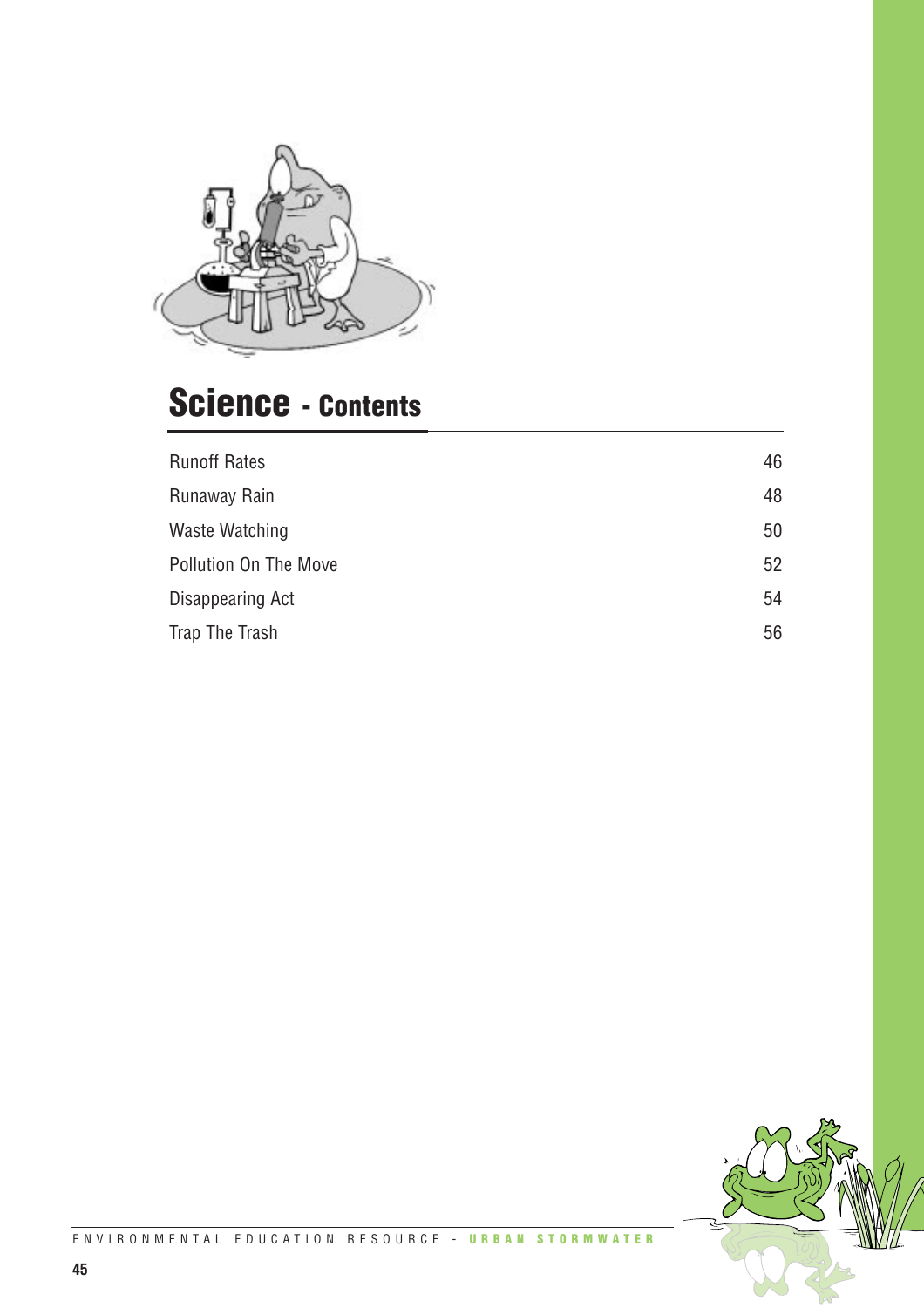# **Runoff Rates**

#### **FOCUS**

• How does water interact with various surfaces?

#### **OBJECTIVES**

- Identify pervious and impervious surfaces in your school
- Understand impacts on the rate and volume of runoff

#### **BACKGROUND**

Water responds in different ways when applied to surfaces in urban environments. Different surface types have varying degrees of 'permeability' (ability to soak up water). A 'pervious' surface allows water to infiltrate and be absorbed (soak in). An 'impervious' surface does not allow liquid to penetrate. Impervious surfaces generate the most urban stormwater runoff.

#### **NOTES**

The results of this activity can be used to extend the SOSE activity *'Scrutinise the Schoolyard'* and aid in evaluation of the school's impact on local stormwater issues.

### **LEARNING TASKS**

- **1/ Brainstorm the variety of surfaces that exist in school that rain would fall on such as grass, compacted / loose soil, leaf litter / mulch / ground covers, ashphalt / concrete / bricks, gravel / sand & iron.**
- **2/ Estimate the area of each surface in relation to the total schoolyard area. Estimate a fraction or percentage value.**
- **3/ Discuss why each surface type has been used.**
- **4/ Introduce and define the terms 'pervious' and 'impervious'.**
- **5/ Venture outside and predict the way water will behave on each surface and why. Students then follow the instructions provided on the worksheet.**

#### **6/ Evaluate findings and discuss.**

- Predict how runoff might be altered if surfaces are already very wet
- Estimate the percentage of water leaving the school, compare to the estimates in the Maths activity *'The Size Of The Problem'*
- **7/ Add details about surface types to the school map and discuss:**
	- How is our school impacting on stormwater?
	- Could we make better use of the rain?
	- Could alternative surfaces be considered?

#### **MATERIALS**

**CSF II LINKS**

4.1 / 4.2 Physical Science 4.1 Chemical Science

4.1 Geography

**SCIENCE** 

SOSE

- **•** *'Runoff Rates'*  **Student Worksheet**
- **• Clipboard**
- **Watering cans**
- **Water**
- **• School maps**
- **• Pencil**

#### **EXTENSION**

Code each surface type on the map or construct an overlay to indicate pervious and impervious surfaces within the school. Publish findings in the next school newsletter.

#### **ASSESSMENT**

Did students understand the relationship between surface types, runoff & the impact on stormwater?

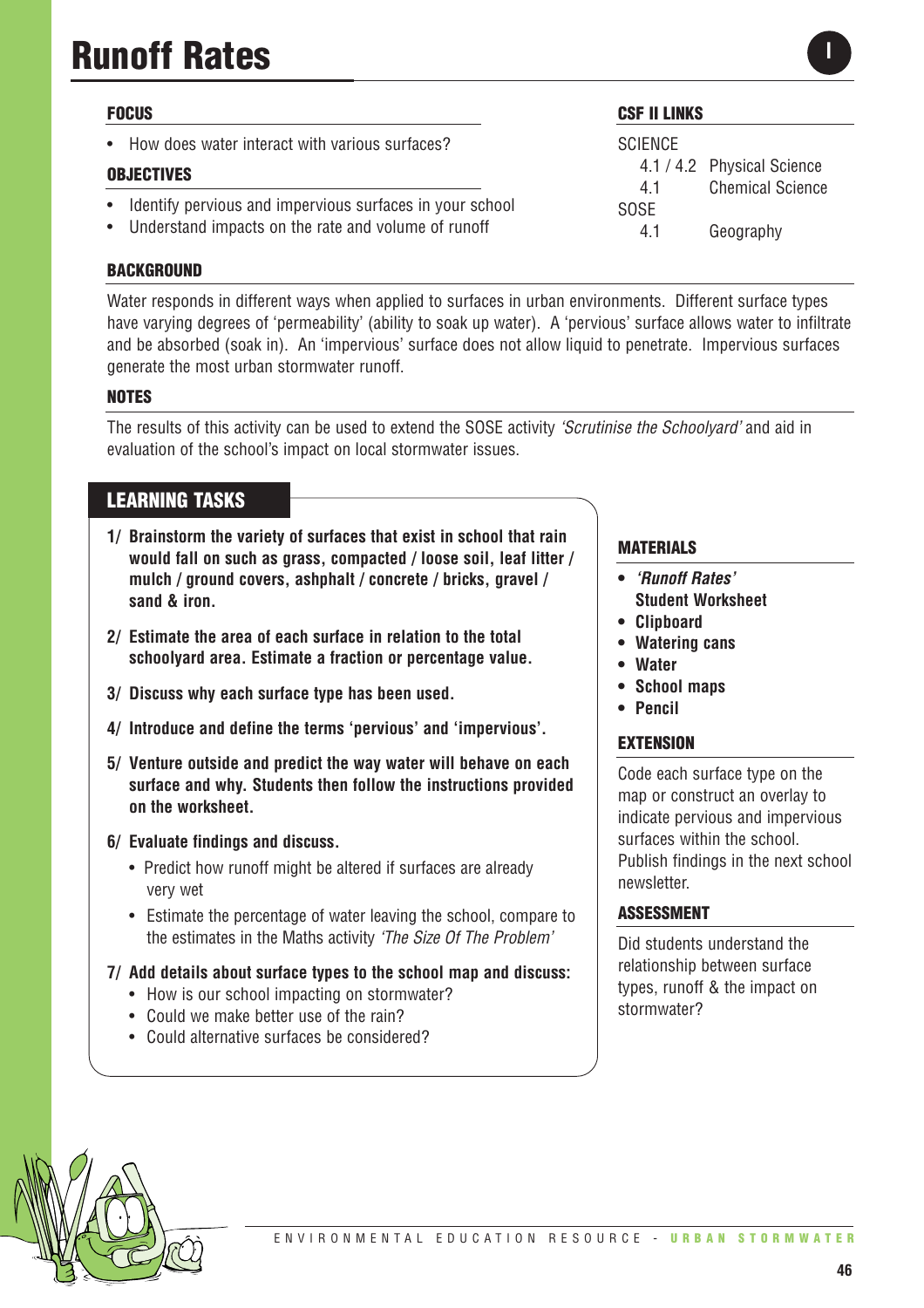## **Runoff Rates - Student Worksheet**

#### **Name:**

**AIM: Find out which areas in your school are good at soaking up (absorbing) water and which areas create urban stormwater runoff.**

#### **INSTRUCTIONS:**

- **1** Explore your school grounds to locate as many different types of surfaces as you can.
- **2** At each surface, complete the WHAT, WHERE and HOW details in the table below.
- **3** Sprinkle water over each surface and watch what happens. Use the 'Look for' column on the right to help with observations.
- **4** Record your OBSERVATIONS.

## **WHAT WHERE HOW is the surface? is it? is it used? OBSERVATIONS LOOK FOR Surface details** • Dry • Wet • Flat • Sloped • Clean • Dirty **Runoff amount** • All of water • Little water **Speed of runoff** • Very quick • Slow **Soaking speed** • Very quick • Slow **Runoff quality** • Very clean • Polluted **Pollutant types:** • Litter • Soil • Vegetation

#### **5 Finish the following sentences**

- a These surfaces are good at absorbing (soaking up) water
- b These surfaces produce a lot of stormwater runoff

### **MATERIALS**

- **Worksheet**
- **• Clipboard and pencil**
- **Watering can and water**



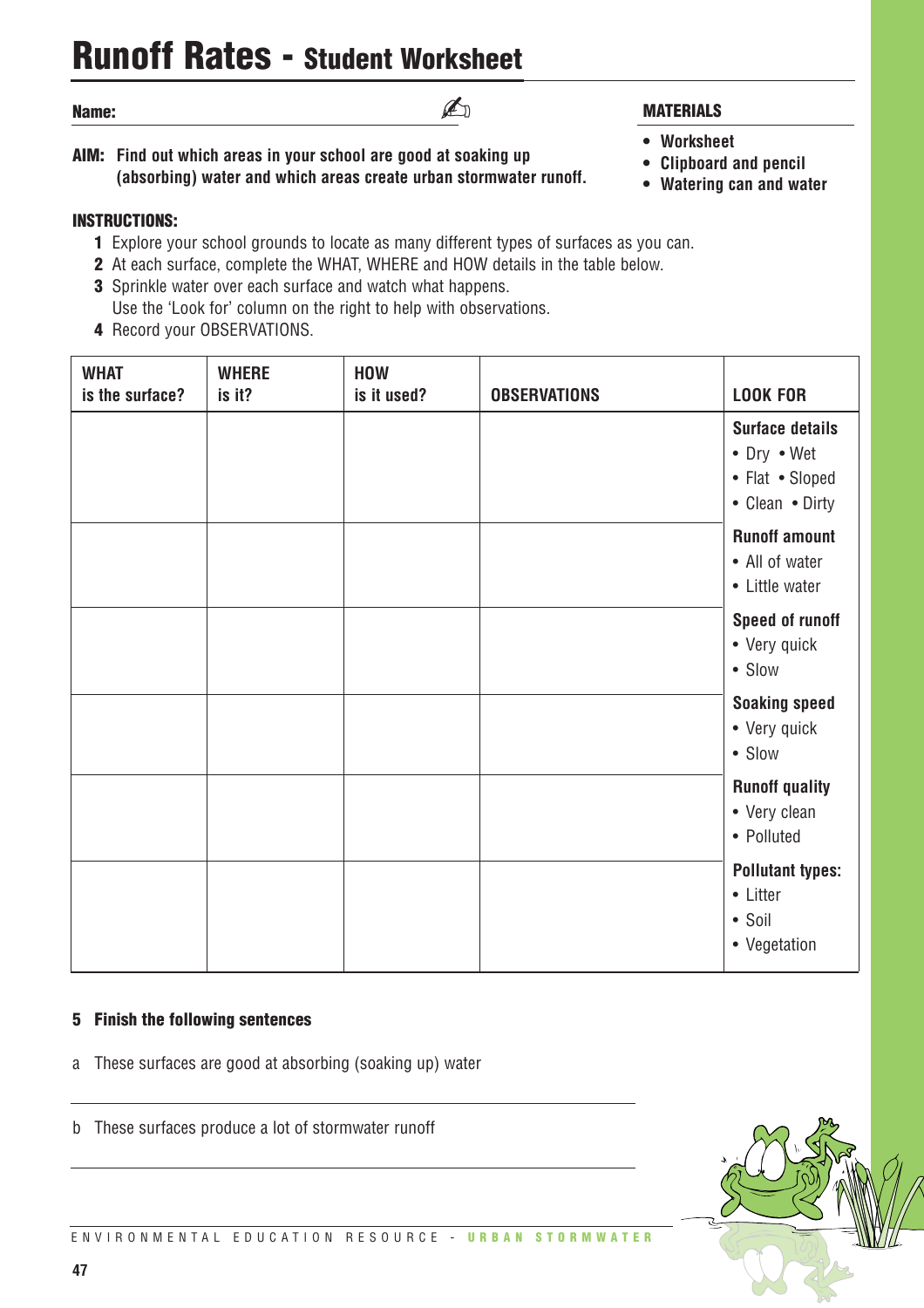# **Runaway Rain**

#### **FOCUS**

- What happens to the rain that falls on our school?
- How has the natural water flow altered over time?

#### **OBJECTIVES**

- Understand the features of the schoolyard affecting stormwater runoff
- Be aware of the school grounds as a stormwater source

#### **BACKGROUND**

Urbanisation has influenced natural water flow patterns considerably. Urban areas, with impervious surfaces, drains, gutters and pipes, generate high levels of runoff. This runoff is collected quickly and enters waterways downstream via the stormwater system.

#### **NOTES**

The results of this activity can be used to extend the SOSE activity *'Scrutinise the Schoolyard'* and aid in developing an evaluation of the school's role in local stormwater issues.

#### **LEARNING TASKS**

- **1/ Discuss what the land might have looked like before the school existed:**
	- Landform flat, undulating or sloped
	- Vegetation type, distribution, abundance
	- Drainage discharge points
- **2/ Students predict what happened to rain on the site in 1788:**
	- Where would it have soaked in / run off?
	- Direction of flow
	- Where would it go after leaving the site?
- **3/ Discuss the changes that have occurred throughout history:**
	- What new features have been added?
	- How have surfaces changed?
- **4/ Tour the school grounds. Allocate one feature from the Student Worksheet for each student pair to focus on.**
- **5/ Return to class and compile results of each pair. Use the class results to update the** *'Scrutinise The Schoolyard'* **school maps.**

#### **CSF II LINKS**

**SCIENCE** 4.1 / 4.2 Physical SOSE 4.1 / 4.2 / 4.3 Geography

#### **MATERIALS**

- **• Photocopies of school map see SOSE activity** *'Scrutinise the Schoolyard'*
- **• Overlays for marking additions to the map**
- **•** *'Runaway Rain'* **Student Worksheet** - to be used as a class prompt copied for each student

#### **EXTENSION**

Investigate the path of water after leaving the school (could be part of the field trip). Where does the water, and pollution, end up? Discuss with students ways the school could make better use of stormwater.

#### **ASSESSMENT**

Could the students predict and demonstrate the likely path of stormwater? Did students comprehend the impact of slope, surfaces, spouting and drains on the direction of runoff flow?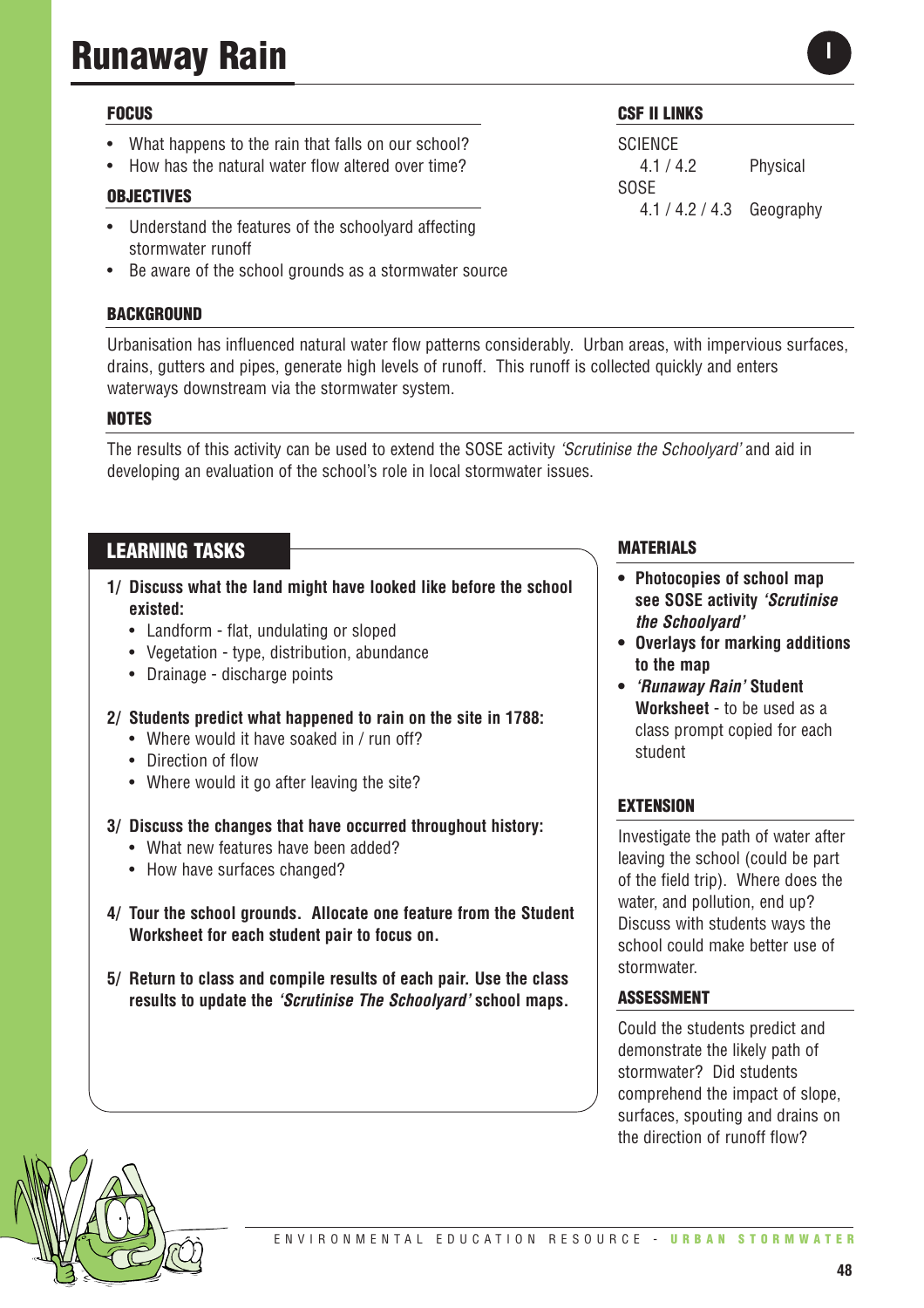## **Runaway Rain - Student Worksheet**

| <b>Group No:</b><br>Name:                                                                                    | <b>MATERIALS</b>                                    |
|--------------------------------------------------------------------------------------------------------------|-----------------------------------------------------|
| <b>INSTRUCTIONS</b>                                                                                          | • Photocopy of school map<br>• Clipboard and pencil |
| <b>1</b> Explore your school grounds to observe the features listed for your<br>group number.                | • Student Worksheet                                 |
| <b>2</b> Record your OBSERVATIONS on your school map by shading areas, adding<br>details and drawing arrows. |                                                     |
| a Add the details neeth to the exiginal man unan returning to the elegancem                                  |                                                     |

**3** Add the details neatly to the original map upon returning to the classroom.

| Group<br><b>No</b> | <b>Record the</b><br>following features | <b>Consider these questions about the features</b>                |
|--------------------|-----------------------------------------|-------------------------------------------------------------------|
| 1                  | Roof tops                               | What direction do they direct water?                              |
| 2                  | Spouting                                | Where does it direct stormwater?                                  |
| 3                  | Downpipes                               | Where are they located?                                           |
| 4                  | Man-made drains                         | How does water flow into them. Where does it go?                  |
| 5                  | Natural drains                          | Are there areas where water will naturally flow?                  |
| 6                  | <b>Surfaces</b>                         | Where will water soak into the ground? Where will it runoff?      |
| 7                  | Slope                                   | In what direction do surfaces slope?                              |
| 8                  | Degree of slope                         | How does this affect the speed of runoff?                         |
| 9                  | Low-lying areas                         | Where might water collect?                                        |
| 10                 | <b>Barriers</b>                         | Do garden beds, buildings or mounds redirect water?               |
| 11                 | Exit points                             | Where does stormwater leave the school grounds?                   |
| 12                 | Outside the school                      | Can you see where stormwater might flow after leaving the school? |
| 13                 | Into a waterway                         | Can you predict where water from your school might end up?        |
|                    |                                         |                                                                   |



**Draw arrows to show the direction of runoff flow**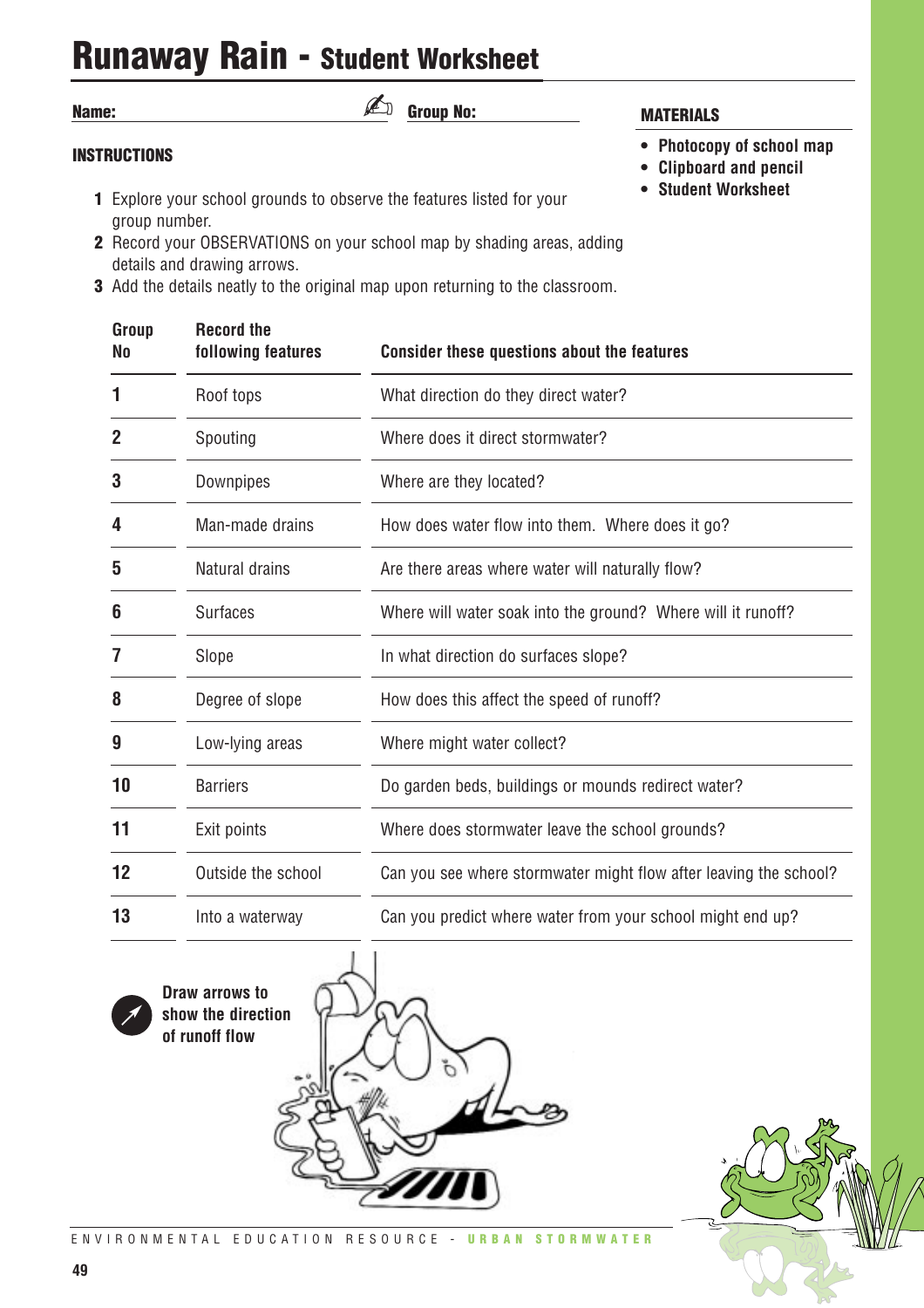# **Waste Watching**

| <b>FOCUS</b>                                                                                        | <b>CSF II LINKS</b>   |                                      |
|-----------------------------------------------------------------------------------------------------|-----------------------|--------------------------------------|
| Do we have a litter problem at our school?<br>• Is our school contributing to stormwater pollution? | <b>SCIENCE</b><br>4.1 | Chemical                             |
| <b>OBJECTIVES</b>                                                                                   | <b>SOSE</b>           |                                      |
| Classify litter collected from the schoolyard<br>Identify where and why litter 'hotspots' exist     | 4.1<br><b>MATHS</b>   | Geography<br>$4.1/4.2$ Chance & Data |
| <b>BACKGROUND</b>                                                                                   |                       |                                      |

When designing a pollution reduction strategy an important step is to identify the type, location, and density of pollution. In a schoolyard, litter is the most visible pollutant type, and thus is the focus for this study. This activity is an excellent benchmark tool for your stormwater program as it may be repeated at the end of the program.

#### **NOTES**

*'Waste Watching'* complements several activities within this resource package including the English activity, *'Learning About Littering'* the Maths activity *'Trashy Trends'*, and the SOSE activities *'The 3R's of Education', 'Scrutinise The Schoolyard'* and *'Let's Do Something!'.*

### **LEARNING TASKS**

- **1/ (Optional introduction) Using students' knowledge and experience of the yard and the results gathered from the survey in 'Learning about Littering', discuss the questions:** 
	- Do we have a litter problem in our school? In what respect?
	- Where is litter frequently located?
	- What type of litter is most common? Are some days worse?
- **2/ Prepare to conduct litter surveys to investigate the issues above. Zone the school using a map and assign groups to areas.**
	- Groups complete preliminary details about their zone.
- **3/ Students survey their area at the end of lunchtime for 10 minutes every day for one week, collecting litter items from the ground into buckets and returning to a central area. Put litter on a tarp to sort, count and record.**
- **SAFETY: Students must wear gloves and use tongs to handle litter. Sharp or dangerous objects should be reported to the teacher.**
	- Record details that may influence results on the Tally Sheet.
- **4/ At the conclusion of the week, review and discuss results.**
- **5/ Add litter 'hotspots' to school maps see SOSE activity** *'Scrutinise The Schoolyard'*

#### **MATERIALS**

- **•** *'Learning about Littering'* **Results Sheet**
- **• School maps SOSE activity** *'Scrutinise The Schoolyard'* **(optional)**
- **•** *'Waste Watching'* **Student Worksheet**
- **• Clipboard**
- **• Pencil**
- **• Rubber gloves and tongs**
- **• Litter buckets**
- **Tarps**

#### **EXTENSION**

Use SOSE activities *'The 3R's of Education'* or *'Let's Do Something'* for activities that can be used as a direct follow-up.

#### **ASSESSMENT**

Were students already aware of existing issues regarding playground litter? Did they successfully record results and add details of contributing factors?

**M**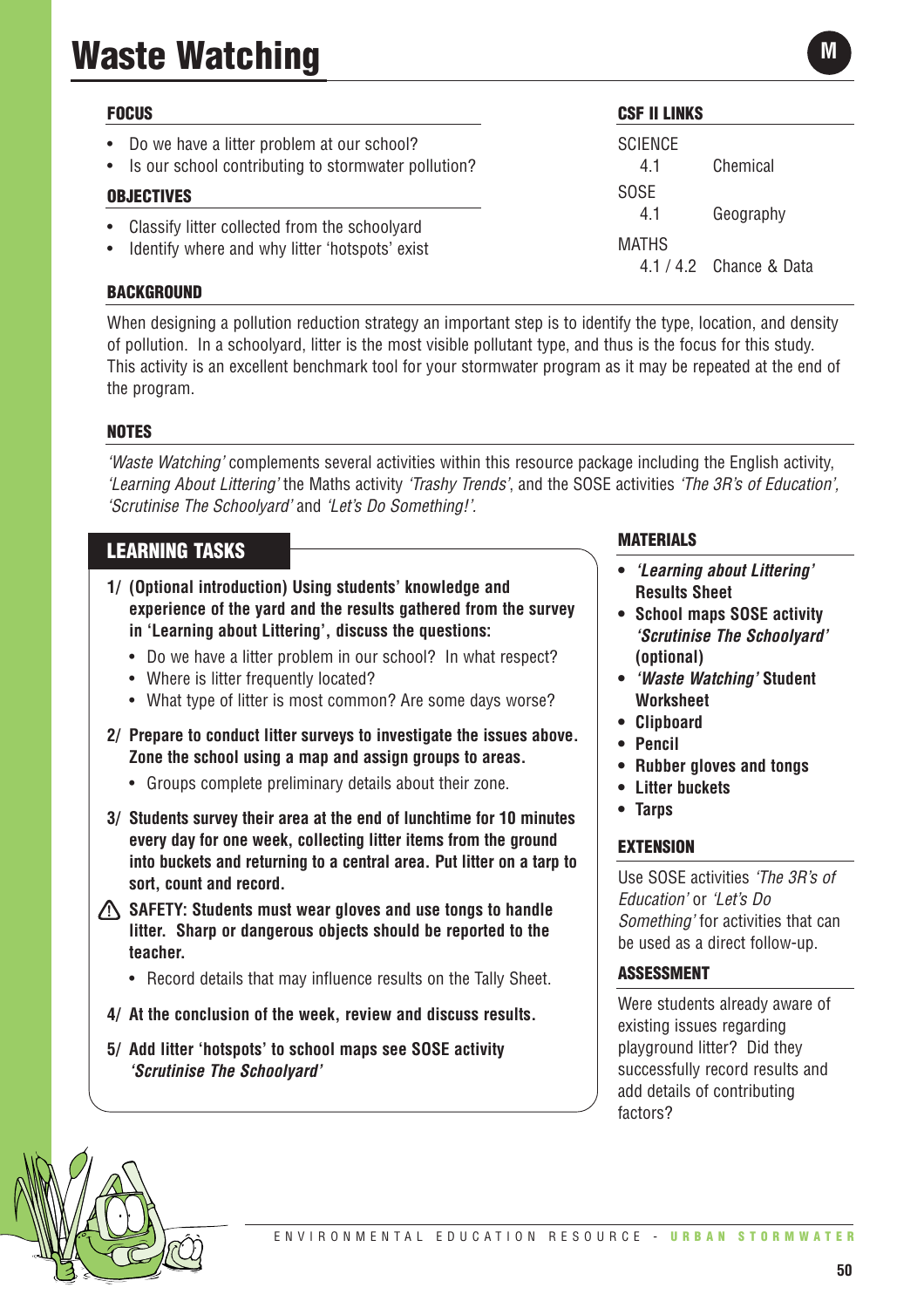## **Waste Watching - Student Worksheet**

**Name: AIM** Classify litter collected from the schoolyard and identify litter 'hotspots' **METHOD 1** Choose an area in your schoolyard to survey and fill in parts A, B, C and D **2** After lunch each day spend ten minutes to collect litter using tongs, rubber gloves and a bucket. **3** Sort your litter on a tarp and fill in part E. **4** Discuss results with your class. **A** Survey Area **B B B** Bin Details Number of bins Location of bins **C Additional Details** Weather conditions • Number of students observed in the area • Year levels in the area • Was the canteen operating? Date of last clean up **• Tongs • Rubber gloves • Bucket • Tarp SAFETY: Do not handle sharp or dangerous objects. Report these to your teacher.** Day 1 Day 2 Day 3 Day 4 Day 5 ✍

Is there a bin roster?

| $\textcircled{\scriptsize{1}}$ | <b>Number of Items</b> |         |           |          |          |              |
|--------------------------------|------------------------|---------|-----------|----------|----------|--------------|
| <b>Litter Item</b>             | Day One                | Day Two | Day Three | Day Four | Day Five | <b>TOTAL</b> |
| Plastic                        |                        |         |           |          |          |              |
| Milk / Juice<br>container      |                        |         |           |          |          |              |
| Glass                          |                        |         |           |          |          |              |
| Paper or<br>cardboard          |                        |         |           |          |          |              |
| Food scraps                    |                        |         |           |          |          |              |
| Aluminium foil<br>or cans      |                        |         |           |          |          |              |
| Other                          |                        |         |           |          |          |              |

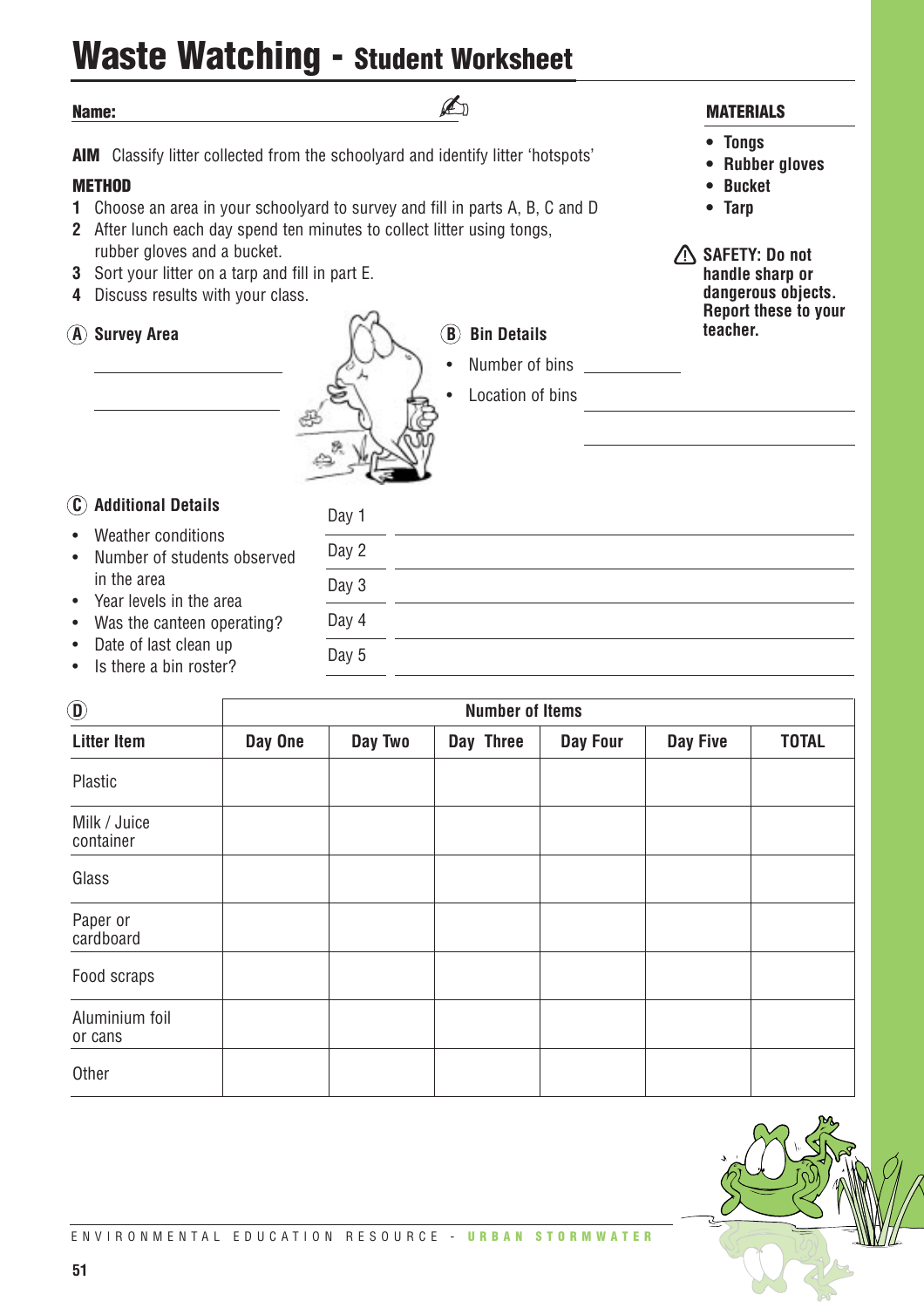| <b>FOCUS</b>                                                                                               | <b>CSF II LINKS</b>         |                      |
|------------------------------------------------------------------------------------------------------------|-----------------------------|----------------------|
| How do various pollutants behave in water?                                                                 | <b>SCIENCE</b>              |                      |
| <b>OBJECTIVES</b>                                                                                          | 4.2<br>4.2                  | Chemical<br>Physical |
| Identify if pollutants dissolve, float, suspend or settle<br>Make observations and record results in a web | 4.1 / 4.2<br><b>ENGLISH</b> | Biological           |
| <b>BACKGROUND</b>                                                                                          | 4.1                         | Writing              |

Stormwater pollution can behave in any of the following ways. It may dissolve in water (eg. fertilisers, salt, pesticides), float on water (eg. oil, polystyrene, plastic bottles), be suspended in water (eg. clay, plastic bags) or settle from water (eg. sand, glass). The behaviour of the pollution will affect the impact it has on a waterway eg. settled pollution smothers aquatic plants, floating pollution can be eaten by animals and suspended pollution can block out light.

#### **NOTES**

This activity is best completed outdoors and it is recommended that the oil (and any other slick forming substances) be given to students last as they may influence the behaviour of other pollutants if added earlier.

### **LEARNING TASKS**

- **1/ Provide a few minutes for students to experience the pollution samples you've supplied.**
- **2/ Clarify the terms, 'dissolve', 'float', 'suspend' and 'settle'.**
- **3/ Ask students to predict the behaviour of each pollutant on their worksheet.**
- **4/ To complete the experiment students work collaboratively and make group decisions.**
- **SAFETY:** Students must wear rubber gloves and be warned of **the dangers with handling items such as turps, detergent, paint and fertiliser.**
- **5/ Upon immersing each item in water students should:**
	- Use the swirling stick to mix the substance
	- Allow ample time for behaviour to become obvious
	- Make observations and record in the appropriate box
- **6/ Encourage students to hypothesise and test the behaviour of items such as plastic bottles or bags full of water.**
- **7/ Discuss predicted and actual results, drawing conclusions about each item and it's behaviour.**

#### **MATERIALS**

- **•** *'Pollution On The Move'* **Student Worksheet**
- **• Large tubs of water**
- **• Rubber gloves**
- **• Swirling stick**
- **A variety of pollutant samples**
- Glass bottles Salt
- Plastic bags Turps / Paint
- Detergent Oil
- Polystyrene Fertiliser
- Plastic bottles Soil
- Clay and sand
- Leaves and clippings

#### **EXTENSION**

Look for examples of each pollutant type while on the field trip. Can your observe it's impacts on water quality, plants, animals and human activity?

#### **ASSESSMENT**

Did students work co-operatively in groups? Were their experimental results correct? Were they able to identify an impact of pollutants on waterways?

**M**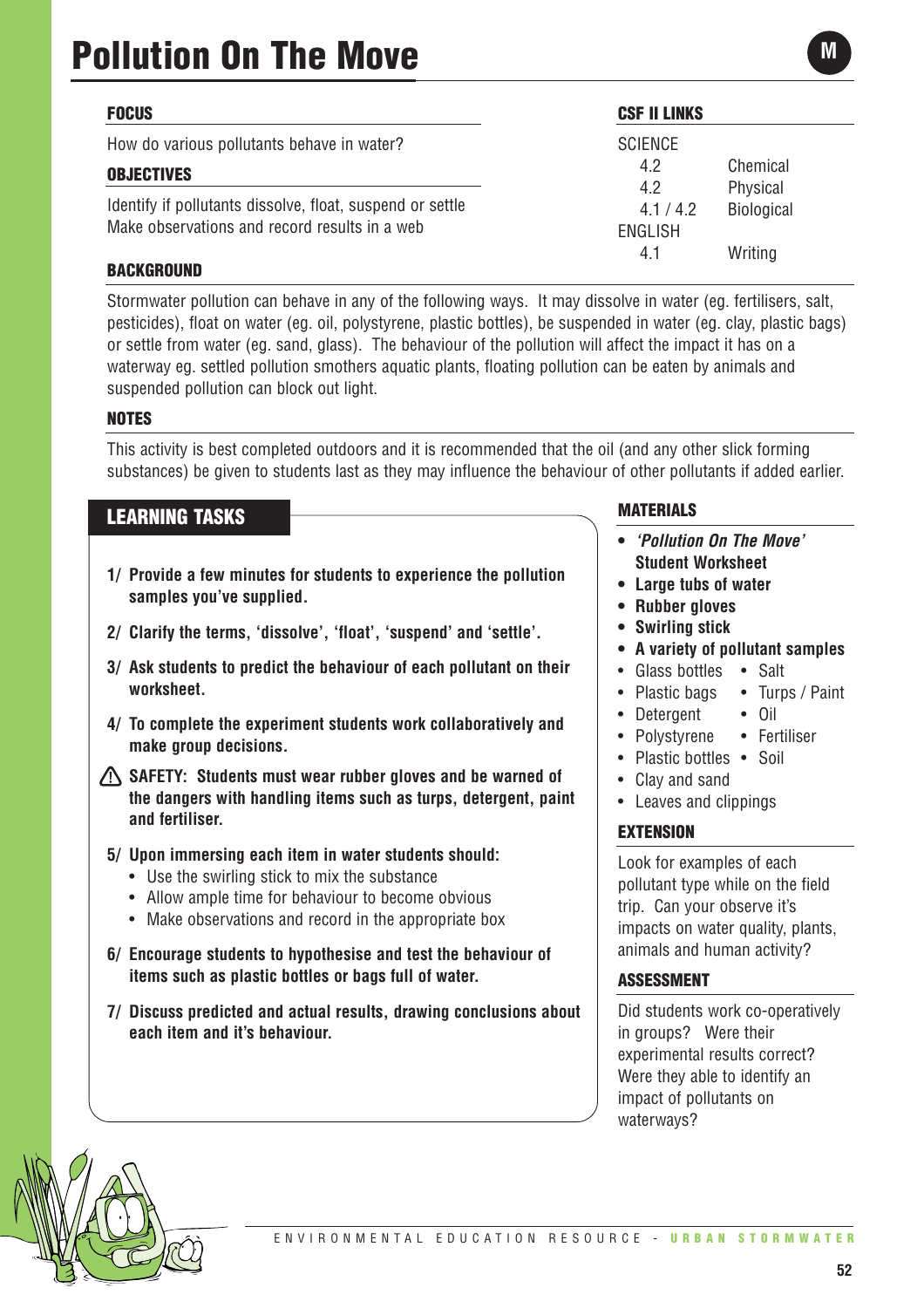## **Pollution On The Move - Student Worksheet**

✍

Name:

**AIM** Identify if pollutants dissolve, float, suspend or settle in waterways

#### **METHOD**

- **1** Chose a sample and record 'Sample Type' in Table 1
- **2** Predict its behaviour in water as either
- **DISSOLVE, FLOAT, SINK or SUSPEND**
- **3** Wearing rubber gloves, test the sample in your tub of water and record your findings
	- Use a swirling stick to mix the substance
	- Observe your sample for 2 minutes
- **4** Predict the impact that each pollutant may have in a waterway
- **5** If time permits complete the experiment on other pollutant samples.
- **6** Fill in Table 2 using your class results

#### **Table 1**

| <b>Sample</b> | <b>Sample</b><br><b>Type</b> | I predict<br>it will | <b>My experiment</b><br>found it | Its impact in a waterway<br>environment could be |
|---------------|------------------------------|----------------------|----------------------------------|--------------------------------------------------|
| Eg            | Polystyrene cup              | Sink                 | Floats                           |                                                  |
|               |                              |                      |                                  |                                                  |
|               |                              |                      |                                  |                                                  |
| 2             |                              |                      |                                  |                                                  |
|               |                              |                      |                                  |                                                  |
| 3             |                              |                      |                                  |                                                  |
|               |                              |                      |                                  |                                                  |

Fill in the following table using the results from your whole class

#### **Table 2**

#### **Show which pollutants fit into the four categories**

| <b>Dissolve</b> | <b>Float</b> | Sink | <b>Suspend</b> |
|-----------------|--------------|------|----------------|
|                 |              |      |                |
|                 |              |      |                |
|                 |              |      |                |
|                 |              |      |                |
|                 |              |      |                |
|                 |              |      |                |



- **MATERIALS**
	- **• Pollution**
	- **Tub of water**
	- **• Swirling stick**
	- **• Rubber gloves**



ENVIRONMENTAL EDUCATION RESOURCE - **URBAN STORMWATER**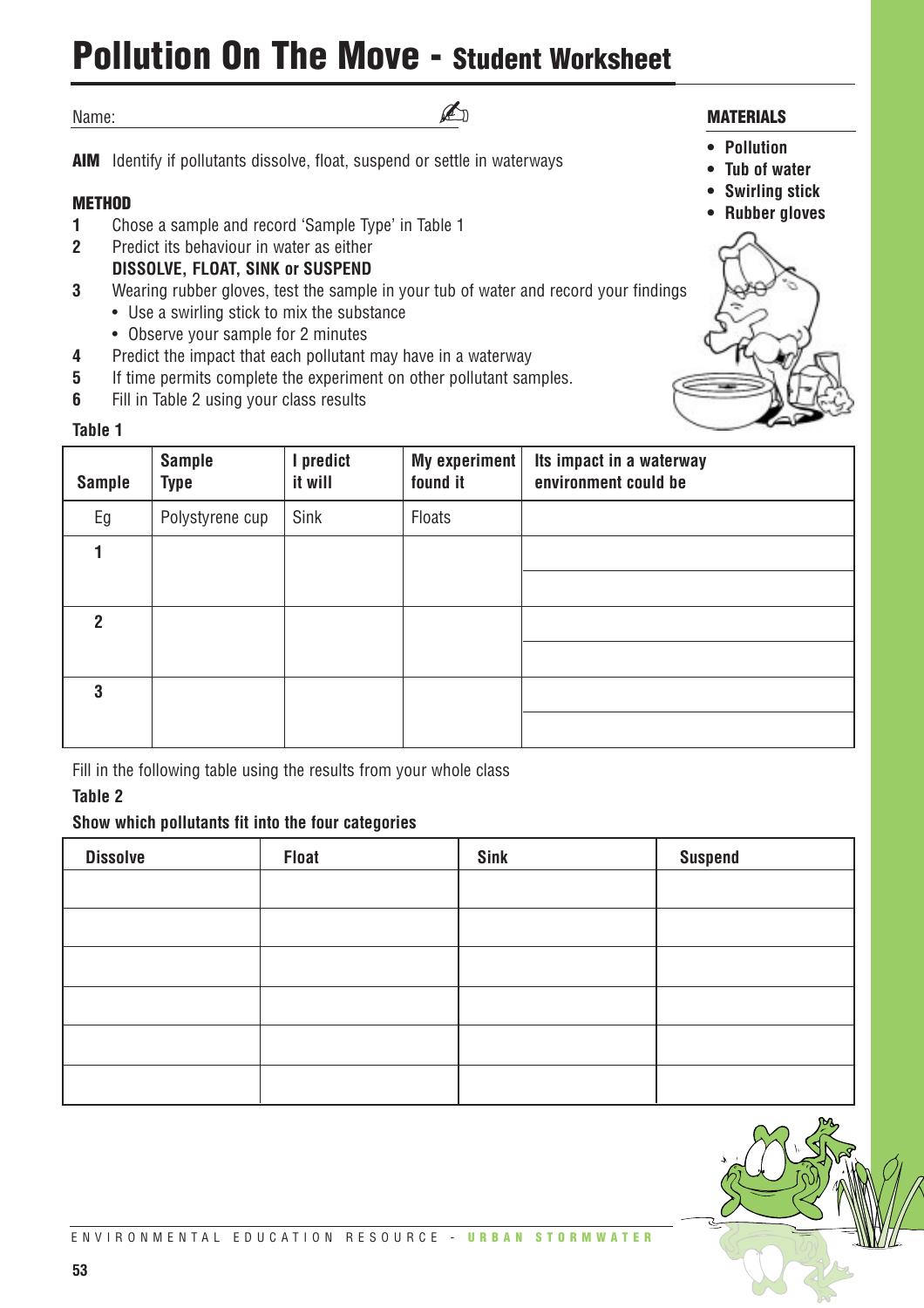# **Disappearing Act**

#### **FOCUS**

• How quickly do common litter items decompose?

#### **OBJECTIVES**

- Identify biodegradable items
- Suggest consequences for our environment

#### **BACKGROUND**

Natural items such as vegetation and food scraps decompose rapidly and return essential nutrients to the soil. Highly manufactured items such as plastics, foil, and metals take much longer to degrade and can release toxic chemicals. Filters in cigarette butts can take 15 years to break down and contain pollutants including cadmium, arsenic and lead.

#### **NOTES**

These experiments could be conducted as a whole class activity, or by small groups who present their findings as: written science reports; or as an oral presentation. The experiments can be started during your studies of stormwater and extend over a longer period.

#### **LEARNING TASKS**

- **1/ Collect a variety of items from the classroom or schoolyard bin two of each kind. Discuss the packaging:**
	- What is made from? Why is it used?
		-
	- Is minimum packaging used? Could it be reduced?
	- Is it environmentally friendly? Will it decompose?

**SAFETY: Students should wear gloves or use tongs throughout the experimental period. Identify hazards associated with the breakdown of the litter eg. fungal spores.**

#### **2/ Each student experiments with two identical litter samples:**

- Bury one item in the ground. Use icy pole sticks to identify its location (chose a site protected from vandalism, or use a large tub in the classroom).
- Label the other item and place in a tub of water
- **3/ Once a week over a designated period (one month is ideal), students carefully dig up buried litter and view soaking litter.** 
	- Is the item changing in size, shape or structure?
- **4/ At the end of the experiment, assist students in making comparisons and conclusions about the decomposition rate in the two situations:**
	- How does this relate to stormwater issues?
	- What does this mean for our environment?
	- What can we do?

### **CSF II LINKS**

**SCIENCE** 4.1 / 4.2 Chemical

**MATERIALS**

- **•** *'Disappearing Act'* **Student Worksheet**
- **• Shovel**
- **• Rubber gloves**
- **Various litter items**  These may include uneaten fruit, paper bags, containers, foil, wrappers or straws.
- **Tubs of water**
- **• Icy pole sticks**
- **• Marker Pens**

#### **EXTENSION**

Publish results in the school newsletter along with a list of suggested actions.

#### **ASSESSMENT**

Did students make detailed observations throughout the experiment? Could they compare results and draw conclusions regarding the need to reduce, reuse, recycle and compost?

**M**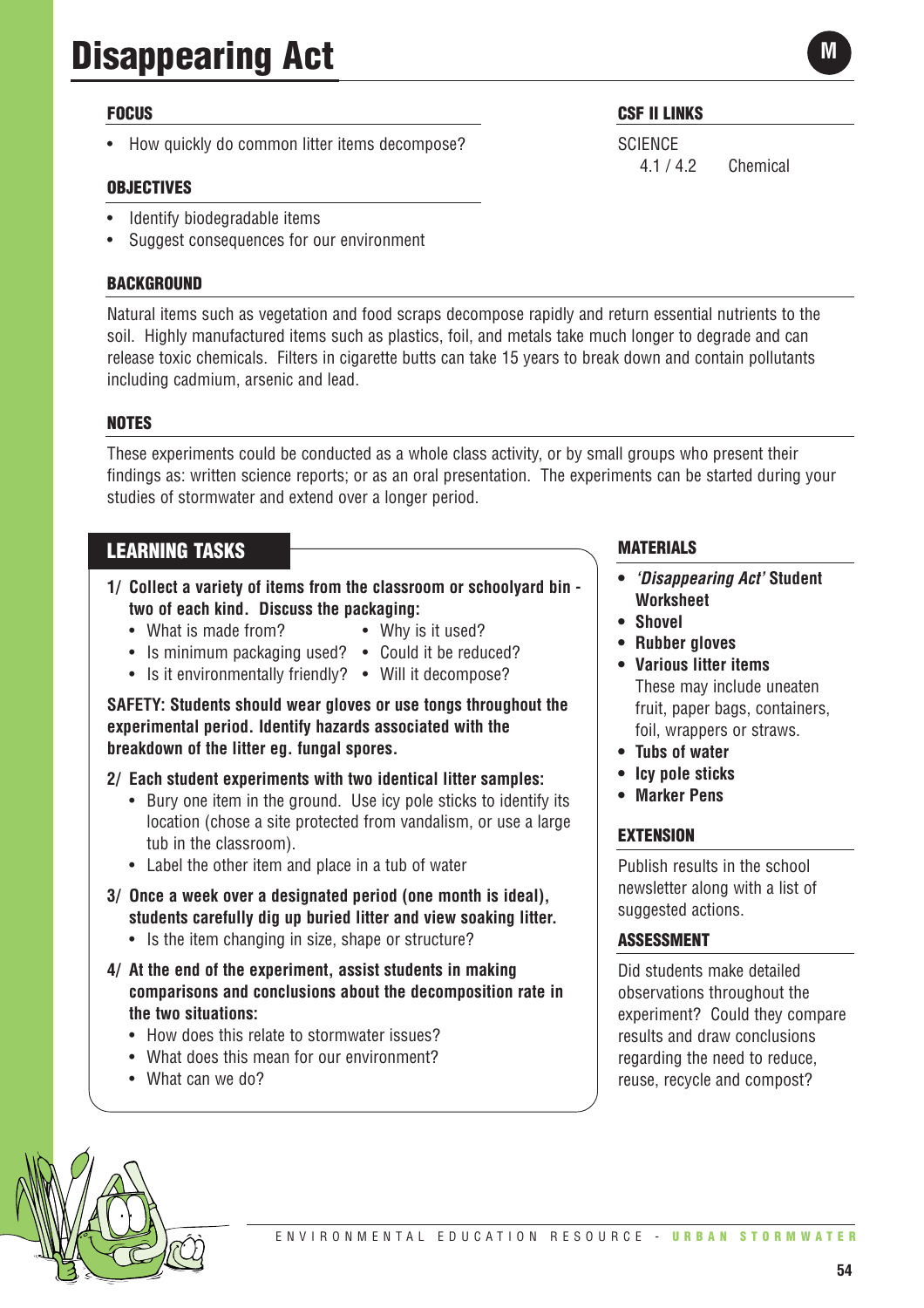## **Disappearing Act - Student Worksheet**

#### **Name:**

**AIM** To identify if an item is biodegradable and if it decomposes faster in soil or water

✍

#### **METHOD**

- **1** Chose a litter item to study
- **2** Collect two samples of the litter item
- **3** Bury one sample in the ground and mark locations with an icypole stick
- **4** Label the second sample and put in a large tub of water
- **5** Once a week collect your samples and use the table below to record your observations

**• Remember to write as many notes as you can to describe what you see, smell and feel.**

#### **I am studying:**

#### **MATERIALS**

- **Two similar litter items**
- **• Icypole stick**
- **• Marker pens**
- **• Container of water**
- **Area of soil**

|             | <b>OBSERVATIONS</b>       |                             |                    |
|-------------|---------------------------|-----------------------------|--------------------|
| <b>DATE</b> | <b>BURIED LITTER ITEM</b> | <b>LITTER ITEM IN WATER</b> | <b>DIFFERENCES</b> |
|             |                           |                             |                    |
|             |                           |                             |                    |
|             |                           |                             |                    |
|             |                           |                             |                    |
|             |                           |                             |                    |
|             |                           |                             |                    |
|             |                           |                             |                    |
|             |                           |                             |                    |
|             |                           |                             |                    |
|             |                           |                             |                    |



**CONCLUSION**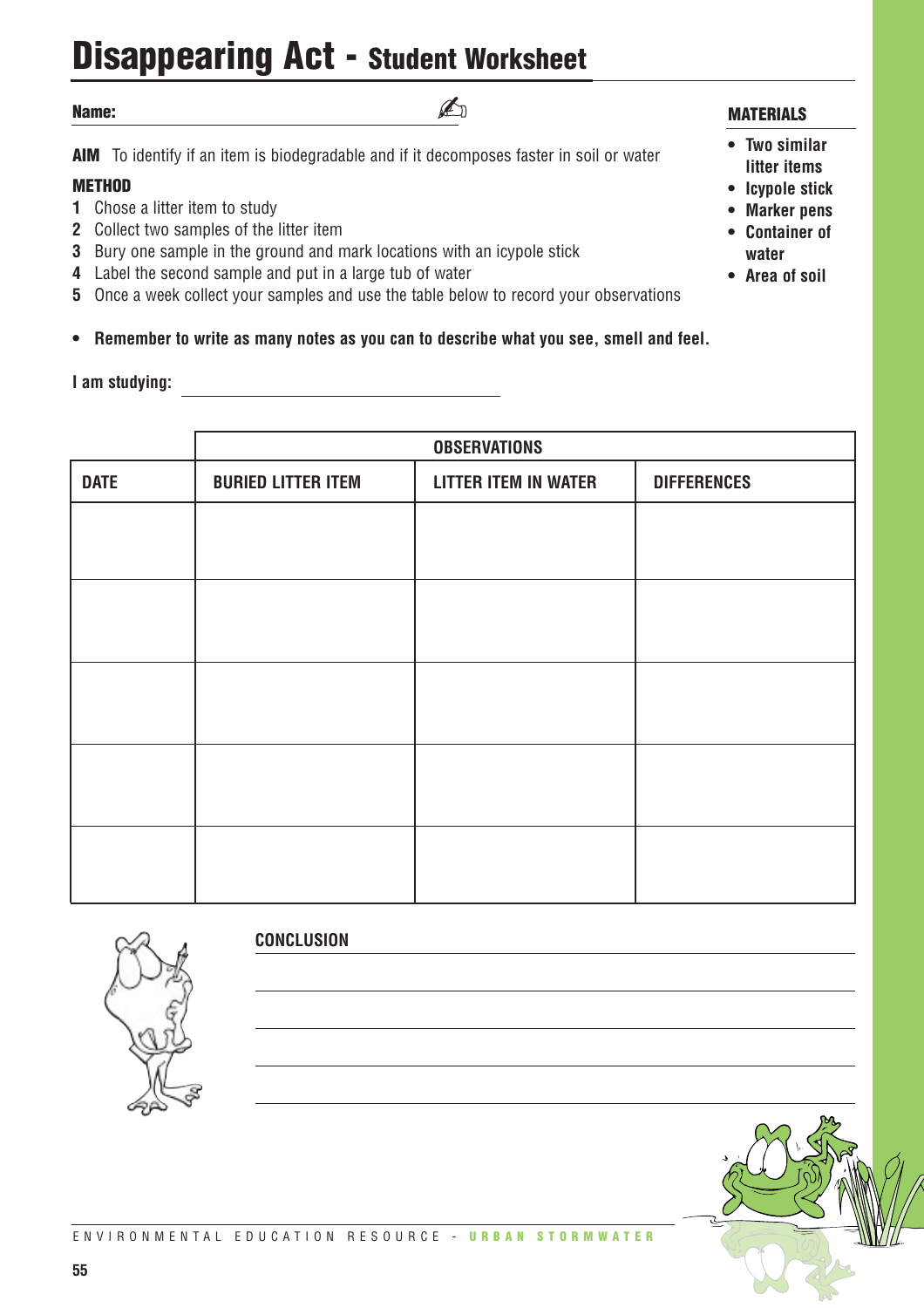# **Trap The Trash**

#### **FOCUS**

• Can we prevent pollution from entering waterways?

#### **OBJECTIVES**

- Design and construct a litter trap
- Test and evaluate the design

#### **BACKGROUND**

To combat pollution travelling from our streets to our creeks, pollution traps are being developed and modified. These include trash racks, oil and litter booms and sediment traps. Their aim is to stop litter from getting into waterways. Devices are quite successful when checked and emptied regularly with contents recycled or carried away to landfill sites.

#### **NOTES**

This activity can be carried out by individuals but may be more effective if completed in pairs or small groups. Further information on litter traps can be found in the Stormwater Education Manual (statewide) or by searching the web.

### **LEARNING TASKS**

#### **1/ Discuss**

- Is it possible to stop all pollution being created?
- How can we stop pollution going into the waterways?
- **2/ Revise the varieties of stormwater pollution and the ways in which it can behave, see the Science activity** *'Pollution On The Move' .*
- **3/ Distribute the Design Plan to students who choose a pollutant target group, a suitable trap type and plan their design in consideration of the stated criteria.** 
	- Sketches should be labelled to indicate materials, methods of construction and design features
- **4/ Students construct their pollution trap using the materials. provided**
- **SAFETY:** Care must be taken when using wire, wire cutters and **scissors**
- **5/ Test the pollution trap and evaluate its success.**
- **6/ Complete the evaluation and analyse advantages and disadvantages of the design.** 
	- What factors might affect the success of the trap?
- **7/ Students demonstrate their pollution traps for the class and explain how various design features affect its functional and aesthetic value.**

#### **CSF II LINKS**

**SCIENCE** 4.1 Physical TECHNOLOGY 4.1 / 4.2 Materials 4.1 / 4.2 Systems

#### **MATERIALS**

- **•** *'Trap The Trash'* **Student worksheet** - enlarged to A3 if necessary
- **Variety of materials that could include:**
	- Wire String
	- Scissors Polystyrene
	- Shadecloth Icypole sticks
	- Straws PVA glue
	- Plasticine Plastic weights containers
- **• Large tub of water for testing**
- **• Pollution samples**

#### **EXTENSION**

Contact the local council to see what measures they have in place to trap pollution. What type of traps do they use, where are they located and how successful are they?

#### **ASSESSMENT**

How well did groups plan, construct and evaluate their pollution trap? Did the design consider the purpose of the trap and the behaviour of the pollution?